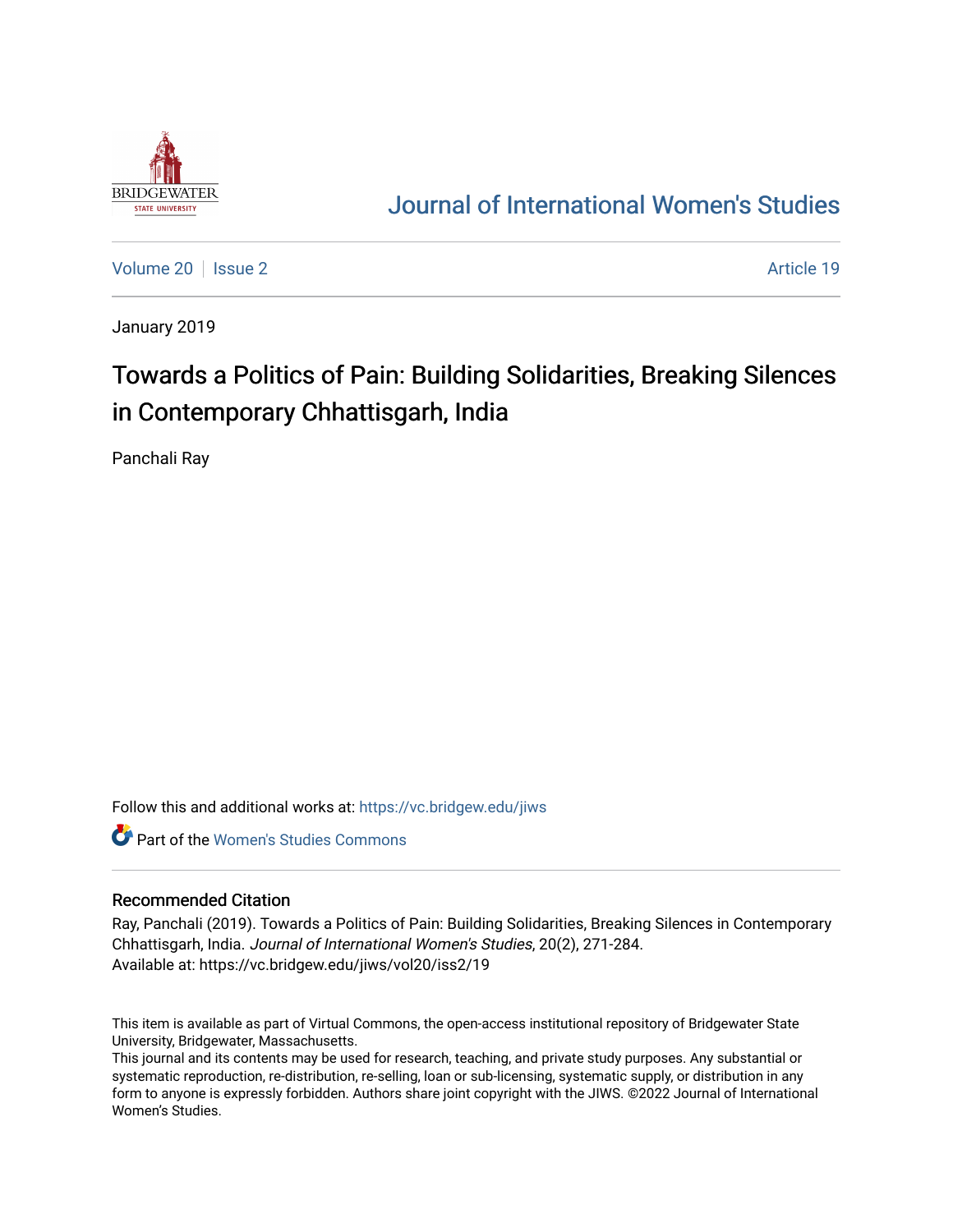#### Ray: Breaking Silences in Contemporary Chhattisgarh, India

This journal and its contents may be used for research, teaching and private study purposes. Any substantial or systematic reproduction, re-distribution, re-selling, loan or sub-licensing, systematic supply or distribution in any form to anyone is expressly forbidden. ©2019 Journal of International Women's Studies.

# **Towards a Politics of Pain: Building Solidarities, Breaking Silences in Contemporary Chhattisgarh, India**

By Panchali Ray<sup>1</sup>

#### **Abstract**

This essay is based on a series of interviews with Soni Sori, an activist, educationist, and a political figure, who has become the face of *adivasi* (tribal) resistance to state-corporate acquisition of community land for industry, in Chhattisgarh, India. Soni Sori, who is a prominent figure in the resistance movement against State atrocities on poor *adivasi* farmers, was accused of Left extremism, and subsequently arrested and sexually tortured in police custody. In her own words, this was to shame her into silence and prevent her from participating in public life, again. In this essay, I ask how does pain enter political discourses and animate the resistance around *jal-jangal*zameen (water-forest-land). Soni's post-rape narrative, where she embraces the identity of a raped woman, does not draw from a discourse on chastity or shame and dishonor; instead, she powerfully questions the dominant perceptions of rape as sexualised violence, which extinguishes the subject, either through silence or death. In fact, the discursive representation of the raped woman residing in the margins of society, in need of rehabilitation—the object of sympathy or the abject victim the pathetic 'other', is central to both questions of justice in the legal realm, as well as healing processes. In this essay, I suggest that there are different modes of healing that do not necessarily draw from such patriarchal constructions of the subject, one of which is politicising the wound, rather than fetishising it. In this essay, I argue that moving from feelings of shame associated with loss of honour that primarily define the violated woman as a victim, to acknowledging pain and making it central to healing processes, can become a feminist response to hegemonic modes of understanding violations and seeking justice.

*Keywords:* Sexual Violence, Shame and Honour, Politics of Pain, Soni Sori, Chhattisgarh, India.

## **Introduction**

l

Historically, India has been home to a number of vibrant democratic movements and peasant uprisings, particularly around the question of land, against feudal landlords and state apparatuses, where women have always played a central and a crucial role (Stree Shakti Sangathana 1989; Majumdar 2011; Panjabi 2017). In the contemporary state of Chhattisgarh, there has been a strong movement against state-corporate acquisition of land, which draws its strength and legitimacy from this long history, beginning from *adivasi* (tribal) resistance to colonial powers. This essay critically engages with questions of affect in trying to understand transformational politics and solidarity activism. I examine the anti land-grab movement in contemporary Chhattisgarh, where *adivasi* men and women have been actively resisting the statecorporate nexus that seeks to displace them from their landholdings, and thus, their traditional way

1

<sup>1</sup> Panchali Ray is Assistant Professor, School of Women's Studies, Jadavpur University, Kolkata, India. She researches and writes on labour, migration, violence, sexualities, and collective politics.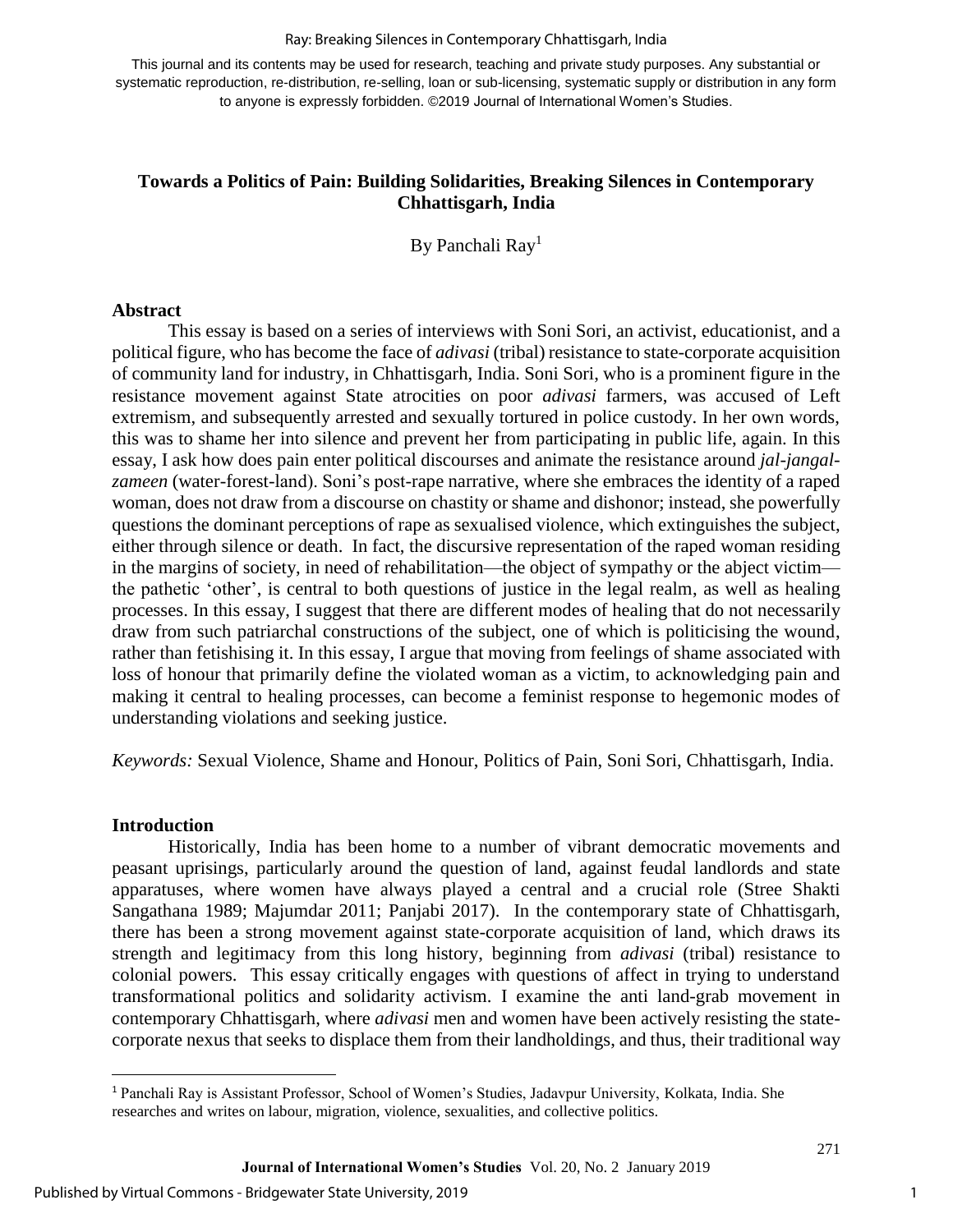of life. I argue that the fight against land acquisition is a people's movement, rather than a strictly women's movement, despite the large number of women who are central to its unfolding. And yet, it is one of the few mass based movements that have addressed sexual violence, and made it a pivotal issue. While there have been many fascinating and insightful discussions on sexual violence as a tool of domination and intimidation, there has hardly been any analysis on how solidarities are built around such violence/violations. I have based this essay on interviews with Soni Sori, a well-known figure who has emerged as the face of *adivasi* resistance, in Chhattisgarh, <sup>2</sup> and I raise questions on how survivors of sexual violence have worked around the coordinates of shame and honour that silence them from articulating sexualised violation as a ground for solidarities. Thus, I ask how does pain enter political discourses and animate the resistance around *jal-jangal-zameen* (water-forest-land). I focus on Soni's post-rape narrative, where she embraces the identity of a raped woman that does not draw from a discourse on chastity, shame or dishonour and, therefore, powerfully questions the dominant perceptions of rape as sexualised violence that inevitably leads to the extinction of the subject, either through silence or death. Globally, the discursive representation of the raped woman residing in the margins of society, in need of rehabilitation—either as the object of sympathy or the abject victim—the pathetic 'other', is central to both questions of justice in the legal realm, as well as healing processes. In this essay, I suggest, that there are different modes of healing that do not necessarily draw from such patriarchal constructions of the subject, one of which is politicising the wound rather than fetishising it. I argue that, moving from feelings of shame associated with loss of honour that primarily defines the violated woman as a victim, to acknowledging pain and making it central to the healing processes, can become a feminist response to hegemonic modes of understanding violations and seeking justice. A politics of pain would reanimate the relation between the subject and the collective, thus transforming pain from an individual and lonely experience, to one of affective resistance. While many agree that emotions, such as a sense of injustice and rage often play a major role in bringing people together (Ahmed, 2004; Sundar 2012; Massumi 2015), I take the politics of affect as not incidental, but central to the life of resistance movements. I draw my understanding of affect, such as anger and rage as central to movements against injustices, from feminists, such as Audre Lorde (1984) and Sarah Ahmed (2004). Both examine how the politics of emotion play a crucial role in bringing together people, even if contingently.

# **The Context of Chhattisgarh: The Emergence of** *Jal-jangal-zameen*

The economic growth of India as a 'superpower', and a force to reckon with necessitates an opening up of markets, resources, and land to foreign, as well as Indian multi-national companies; and while the story of its success is lauded in mainstream news and glossy paged business magazines, the violence spawned by development never makes it to the primetime news hour. India is neither unique nor singular. The last few decades have observed a movement of mining and heavy industries from Western Europe towards East Europe and Asian countries, as well as southwards to Africa. While the language of capitalism couches these processes as 'development' and 'foreign investment', for those in the receiving end, it occasions the most rampant dispossession and violent exploitation. Ranging from ecological destruction,

 $\overline{a}$ 

<sup>2</sup>Soni's persecution by the Government of Chhattisgarh, her arrest and custodial torture and sexual assault has been widely reported. For more details, see the website [/https://sonisori.wordpress.com/](https://sonisori.wordpress.com/) which has both written text and video clipping with Soni's interviews, describing her work, the manner in which she was persecuted, custodial and sexual torture, and her continuing fight for justice for her people.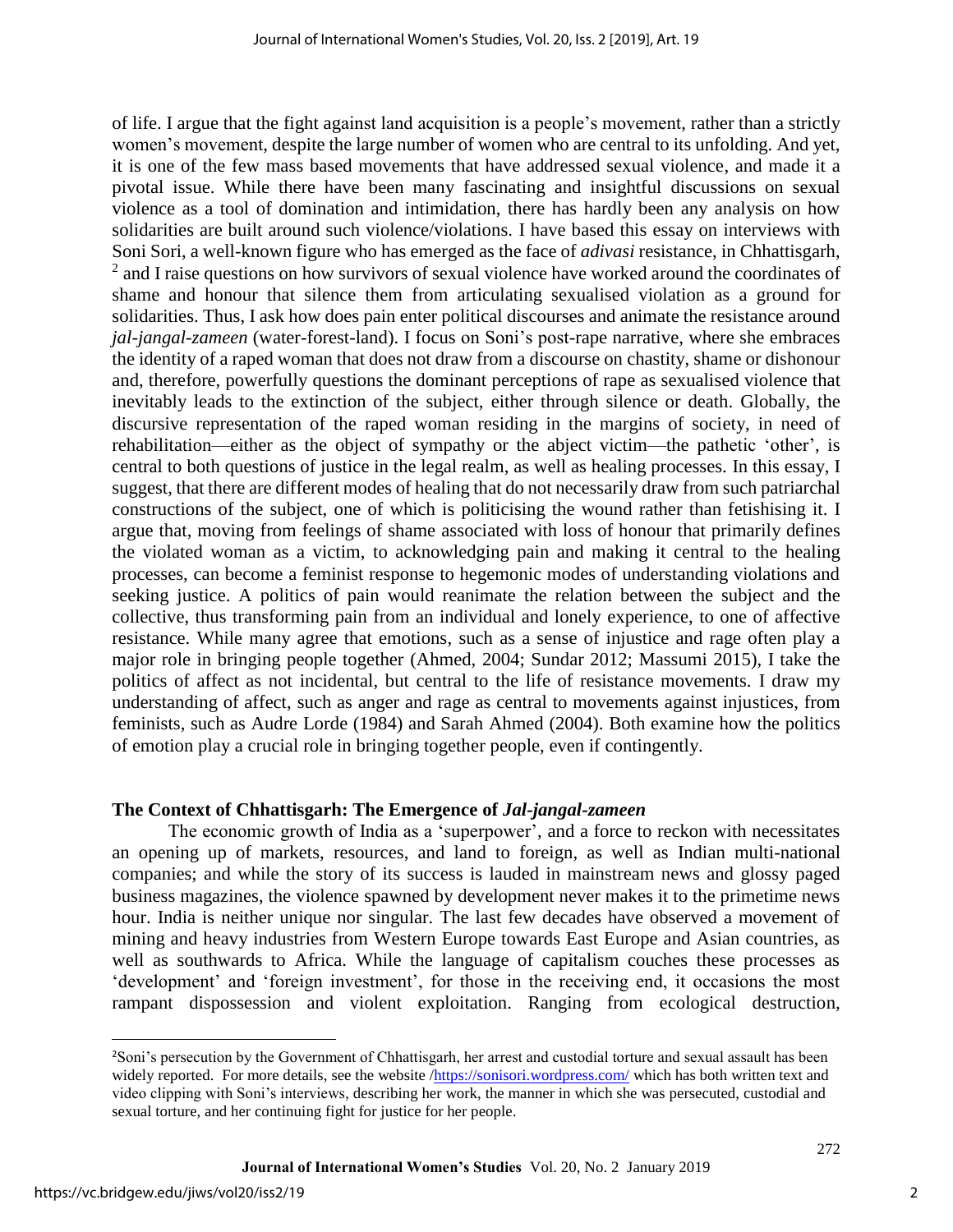displacement and dispossession of local inhabitants, and/or rapid suppression of democratic movements that come together to protect land, these processes have precipitated a destruction and decimation of the large *adivasi* population, particularly in Central India. The mineral wealth lying in the belly of the mountains of Orissa, Chhattisgarh, Andhra Pradesh and Jharkhand is being opened up to an unprecedented scale of mining and metal manufacture by Indian, as well as foreign companies. The state of Chhattisgarh has been in the news for more than a decade now. Bifurcated from Madhya Pradesh in 2000, it has 45 percent forest cover with rich deposits of iron minerals. There are more than 29 varieties of mineral, and some of the most sought after, are gold, iron ore, limestone, dolomite, coal, diamonds, limestone and bauxite. In fact, the dolomite deposit in Chhattisgarh consists of 24 percent of deposits in the country. The world's best quality of iron ore is supposedly found in Dandtewada district of Chhattisgarh. 32 percent of Chhattisgarh's population consists of *adivasi* communities, which are dependent on land and forest for life and livelihood, specifically collection of gum, *lac, tendu* leaves, fruits, herb, honey etc, apart from fishing, hunting, and subsistence agriculture (Kujur 2008).

The states of central India, have long witnessed contestations between multinational corporations which have been trying to acquire land for mining, and local inhabitants who have been resisting this acquisition. The question of land is central to most *adivasi* struggles, rights, and assertions in contemporary India. In fact, land, has been central to most mass-based movements in the country (*Narmada Bachao Andolan* in Gujarat, *Singur-Nandigram* in West Bengal, and anti-POSCO movement in Orissa). Similarly, the rallying cry in Chhattisgarh is *jal-jangal-jameen*. The resistance of Chhattisgarhi people to land acquisition is not new, it exists from the colonial era. The emergence and consolidation of *adivasi* politics and identity, in the Bastar district, can be traced to the British domination of the erstwhile princely state. There have been numerous revolts by the local *adivasi* population against colonial powers, and their exploitative economic policies, the earliest being traced to 1866. However, the most famous was the Bastar revolt (1910), when the *adivasi* population rose up in arms against a British garrison stationed there. Scholars have argued that this anti-colonial movement resulted in the projection of a nascent *adivasi* identity, and this event, referred to as *bhumkal* (earthquake), established Bastar as a major battleground for *adivasi* revolt during the colonial period (Sundar 1997). With Indian independence, the local dispossessed monarch continued resisting the central government's endeavour to set up mining ore factories.

It is estimated, that by 2004, ten major projects have already been completed for which more than two lakh acres of land had been acquired, and more than 238 villages affected. None of the villagers (all *adivasi* villages) have yet received compensation. Since then, the numbers have gone up, as more and more 'Memorandum of Understanding' (MoU) are being signed, and industries, mines and dams being constructed (Kujur 2008). This 'development induced displacement' has been put forward by the media, government reports, and corporate lobbies as a 'mere' hitch or 'collateral damage' in turning the country from a feudal, 'backward' nation to a modern, industrialised developed one. However, even the most generous 'R & R packages' (relief and rehabilitation) offer only money and promise of employment (which in practice are rarely kept), and not land for land (as stated by the international bodies, such as, the International Labour Organisation) (Felix and Das, 2006). For the Chhattisgarhi, the myth of development has been further exposed by the two major projects of the 1960s:d3e the Dandakaranya resettlement project and the Bailadilla iron ore mine. On one of my visits to the district of Bastar, I met Sukal Prasad Nag, a long time CPI (Communist Party of India) activist and currently an AAP (Aam Admi Party)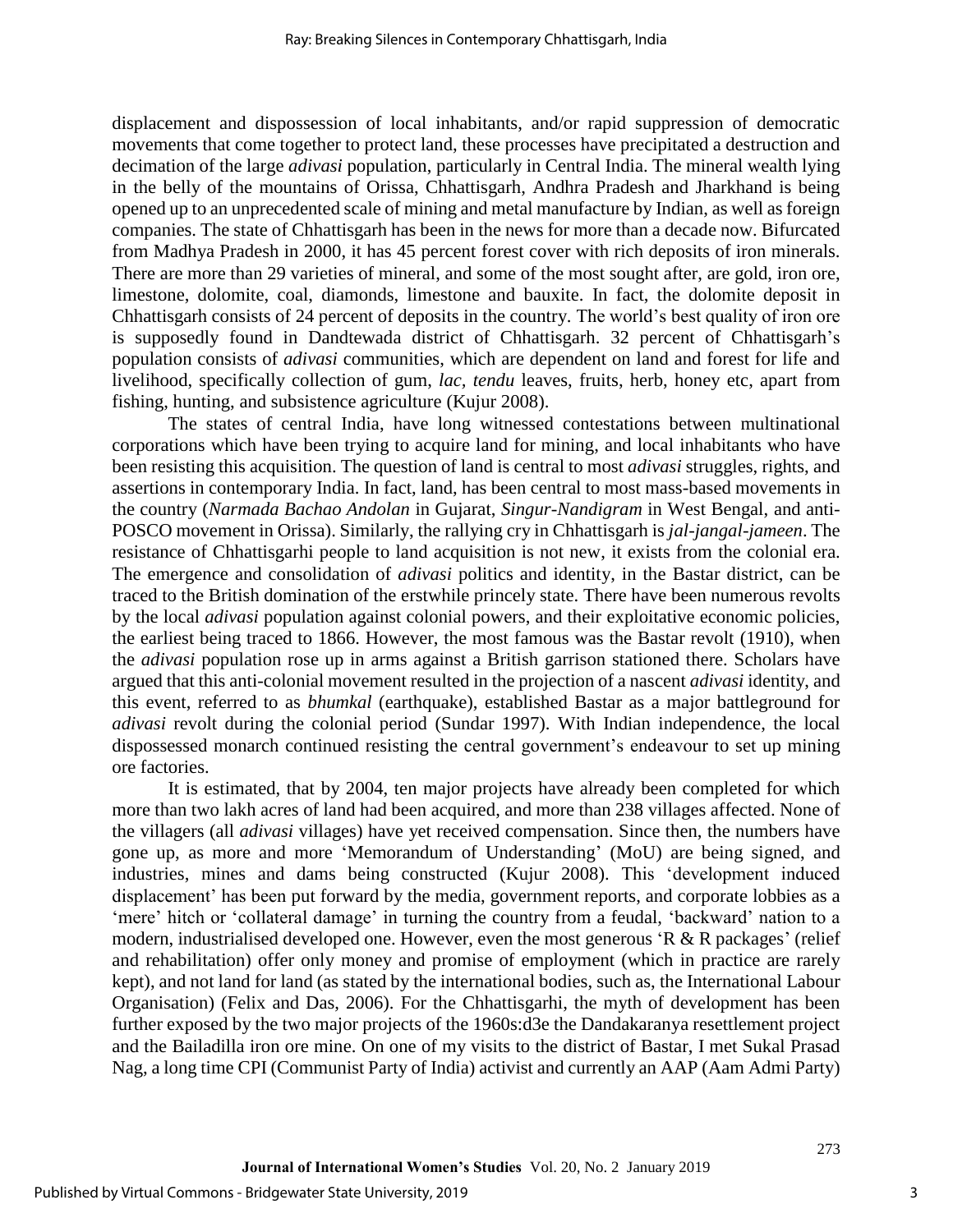candidate, from Dantewada district. On being asked whether the *adivasi* resistance to land acquisition had anything to do with lack of faith in the government, amongst others, he says

> The two projects did not generate employment to any of the local inhabitants. All those employed, were people from metropolitan cities. The villagers had voluntarily given land, thinking it will empower them and their communities, and they were cheated. Instead, the rivers Sankini and Dankini now run red with industrial waste, and the local soil is destroyed, thus adversely affecting farming. In the 1960s, under the leadership of the ex-raja, Pravir Chandra Bhanj Deo, people protested, asking for land, access to forests, and cheaper rice. Pravir was assassinated in 1966, and the protests eventually faded out.

For more than a decade, Chhattisgarh has been consistently in the news, labeled as a 'security' problem with the emergence of armed groups belonging to strands of the radical Left. No doubt, over the past three decades, the Maoist 'insurgency' or the armed guerilla struggle has expanded remarkably in India, particularly in the central tribal belt. In fact, insurgent activity is most likely to take place in areas, where *adivasis* retain control of their land, as it clashes with colonial and neo-colonial state's desire to control forests and natural resources. Both government reports and academic scholarship indicate that Maoist 'insurgency' has expanded most markedly in areas inhabited by *adivasis.* According to the Minister of Home Affairs, the 'insurgents' are currently active in 223 of India's 626 districts (2005), and the then Prime Minister Manmohan Singh had repeatedly described the 'insurgency' as 'the single biggest internal-security challenge ever faced by our country' (Kennedy and King 2013).

To counter the Maoist 'insurgency' or the increasing presence of the 'Naxalites', who were supposedly unleashing violence on 'innocent villagers', the Government of Chhattisgarh formed the infamous *Salwa Judum*. Literally meaning 'purification drive' in the Gondi dialect, the *Salwa Judum* was projected as a spontaneous uprising of the local people against Maoist forces. Its main focus was on evicting *adivasi* people from their villages and relocating them in 'rehabilitation camps' run by Special Police Officers (SPO). The SPOs were local unemployed youth, who were given guns, and INR 1500 as allowances; in fact, some fact-finding teams have reported that these desperate people were recruited, made to work long arduous hours, and given the carrot of being absorbed into the regular police force, if they were able to capture Naxalites(Punwani 2007). Thus, the bogey of 'Maoist insurgency' justified and legitimised the arming of local unemployed youth to turn on their own, burn and loot villages, and thus clear the path for land acquisition. The atrocities committed by the *Salwa Judum*, the incarceration of Dr. Binayak Sen on trumped up charges,<sup>3</sup> and the sexual violence inflicted on Soni Sori while in custody, has brought media attention and international pressure on the government to stop such rampant human rights abuse, but with no avail. Though the *Salwda Judum* has been disbanded, and the practices of recruiting local villagers as paramilitary without any training, recognition, or adequate pay and protection has been stopped (Sundar 2016), reports keep pouring in of human rights violations, illegal arrests, detaining of activists, hounding out of journalists, brutal torture and murder of *adivasi* population,

 $\overline{a}$ 

<sup>&</sup>lt;sup>3</sup> Dr. Binayak Sen, a doctor by profession and civil rights activists, also one of the first to investigate and report the Salwa Judum, was arrested in charges of being a Naxalite and imprisoned. To read his interview see, [https://www.business-standard.com/article/opinion/breakfast-with-bs-dr-binayak-sen-112052900030\\_1.html](https://www.business-standard.com/article/opinion/breakfast-with-bs-dr-binayak-sen-112052900030_1.html) Accessed on 16<sup>th</sup> September 2018.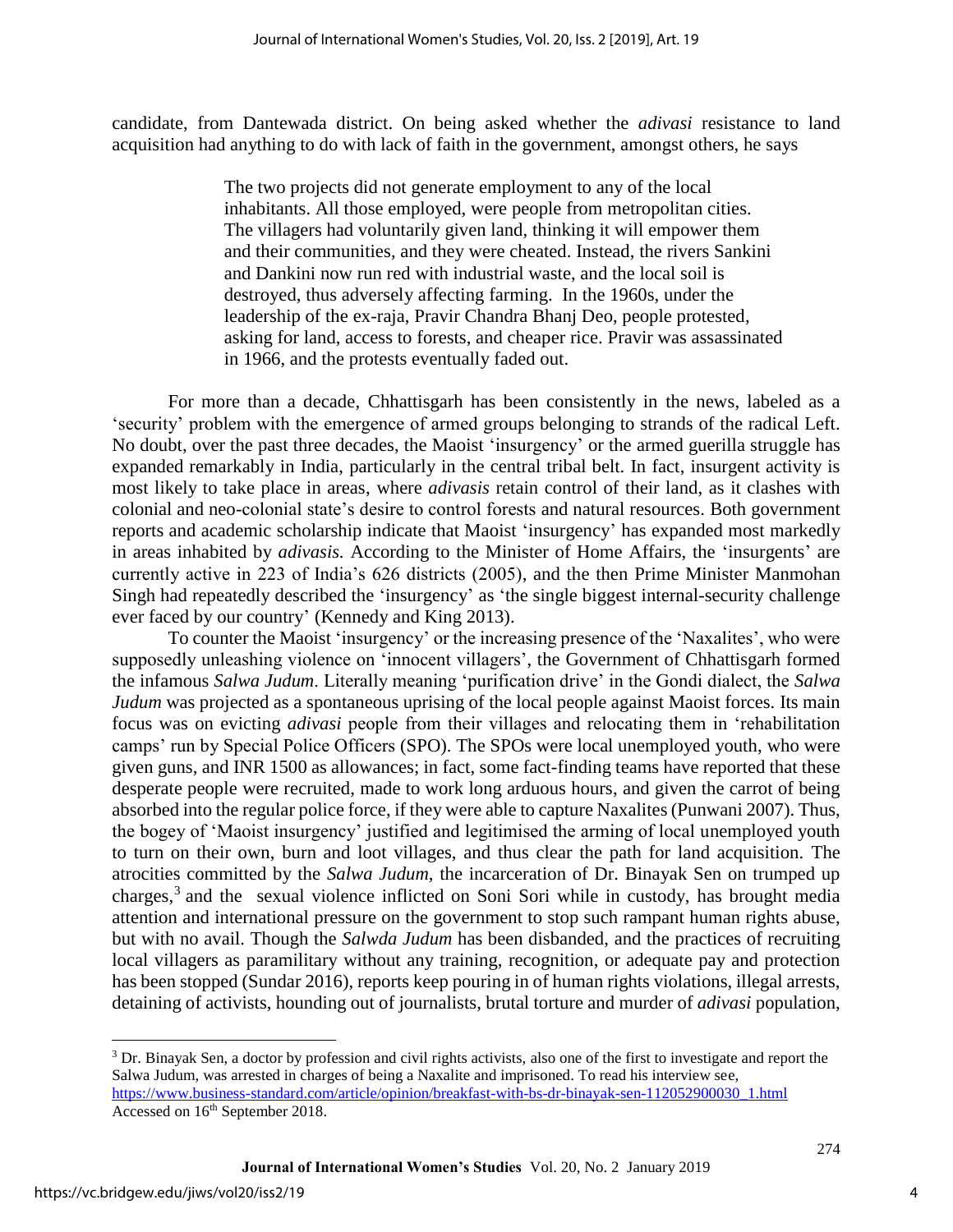looting and burning of villages, sexual assault and rape of women etc. So for example, though the report 'Bearing Witness: Sexual Violence in south Chhattisgarh' (2017), written by a group of feminists and published by the network 'Women against Sexual Violence and State Repression' documents the massive scale of sexual violence and human rights violations, there has been no equivalent reporting in mainstream media.

I went to Chhattisgarh, to meet the intrepid and courageous Soni Sori, who has emerged as the face of resistance by the *adivasi* community. As I took a bus from the town of Jagdalpur to Geedam to meet Soni, I could not help but wonder on the beauty of the countryside. My bus made way through rocky terrains, through rain soaked forests and mountains, and as I breathed the pristine air, it was hard to believe that such a paradise has so much of violence in its underbelly. This research project lies at the cusp of feminist epistemology and politics, and the way they inform each other. I read Soni's activism as an embodied language of resistance that challenges both hegemonic knowledge formations on sexual violence and its aftermath, as well as interrogates the relation between the self and the collective. I reached Soni, through a larger network of feminist scholars and researchers, who have and continues to work in Chhattisgarh. Bela Bhatia, a remarkable scholar and activist, who has been tirelessly working to expose state atrocities on tribal communities, introduced me to Soni, and it was based on this introduction that she agreed to meet me. It was these spaces of solidarities and sharing nurtured by feminists and activists, where I was so gracefully allowed to enter, that further brings to fore how epistemology twines with politics. Whereas mainstream epistemology remains focused on the subject-object binary and strong objectivity, it was interdependency and common solidarities that forged this research project. My attempt was not to investigate sexual violence, but rather understand how a collective politics can emerge from the isolating experience of sexual violence. This knowledge production was not just centered around Soni's contextualisation of violence, violation, and the world she inhabits, but also from the understanding how feminist spaces are created, sustained and shared, based on trust, solidarities and a collective goal of achieving justice.

### **State Repression and Sexual Violence: (Re) viewing the Debates**

Violence against women, particularly sexual violence is widely prevalent and universally recognised, yet paradoxically, it continues to be invisibilised, trivialised and normalised. Though, globally, there has been a considerable collectivising around sexual violence that has garnered international attention, such as the 'Me Too' and 'Time's Up' movements, the gendered violence embedded in the quotidian continues to be legitimised by the close working of the family, community and the state. While, internationally, violence against women has been recognised as a significant violation of human rights (McQuigg, 2018), and nation-states have responded with an increase in penal, punitive or constitutional safeguards, yet, whether in 'normal' times or in times of conflict, perpetrators of violence enjoy considerable impunity and social legitimacy (Kannabiran 2005). Feminists worldwide have grappled with both methodological, as well as analytic tools to understand the pernicious nature and effect of sexual violence, as well as strategies to resist including recourses in the legal realm. Rape, particularly has been theorised as an act of systematic violence against women, legitimised and normalised by a phallogocentric system. The enunciation of the discourse on rape emerged from a recognition of women's bodies as sexualised sites of control, and domination that reinforces male power (Griffin 1971; Brownmiller 1975). From perpetuating and solidifying 'compulsory heterosexuality' (Rich 1980), as a process of intimidation (Ortner and Whitehead 1981) to violating community honour (Iveković 2005), sexual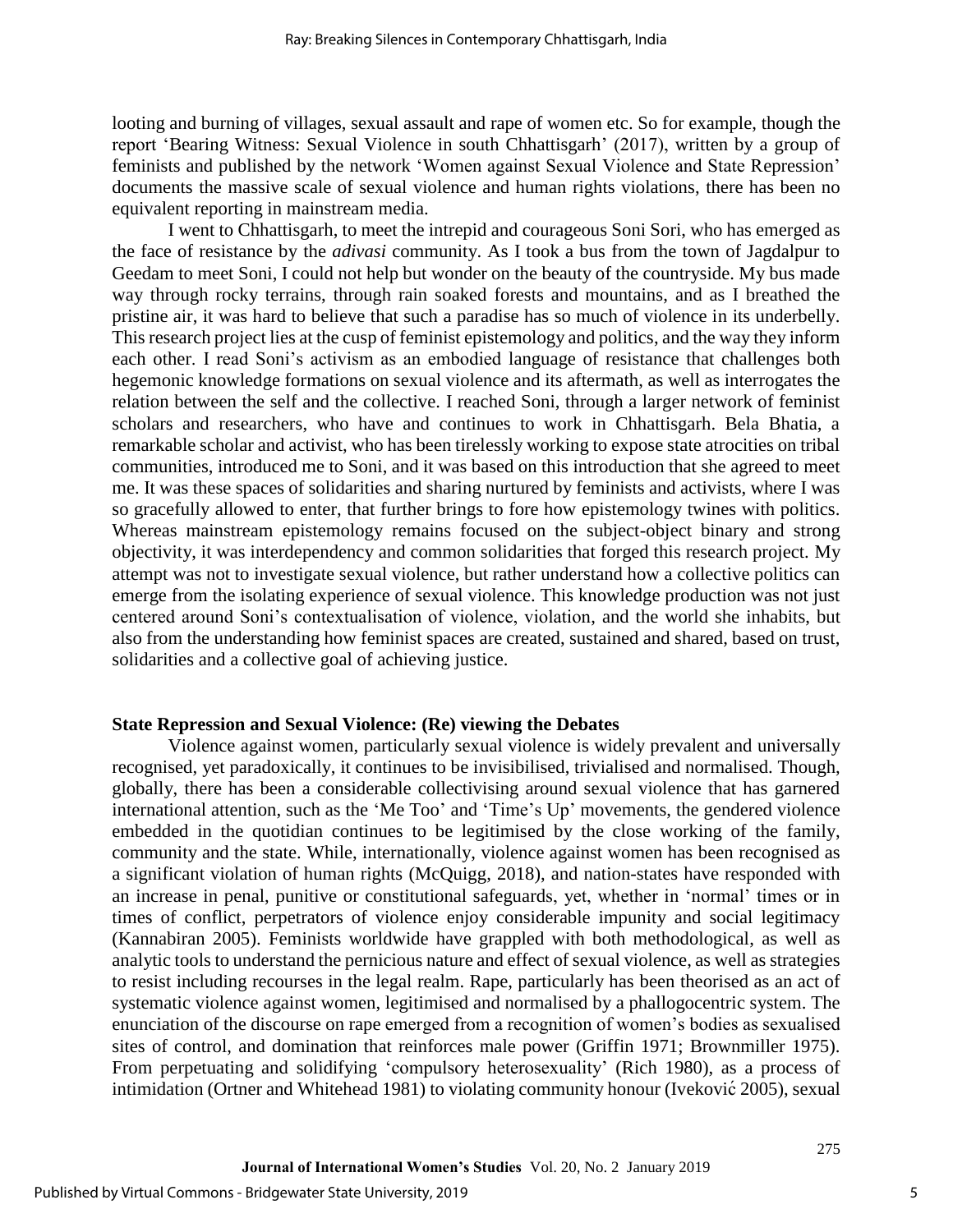violence is conceptualised as pre-emptive, retributive, and a tool to mark the body of the feminine 'other'. In the context of national security, rape is a legitimate, in fact, even a necessary tool to punish and 'fix' women who are perceived as a threat to national integrity and security (Enloe 2000).In India, rape is theorised and politicized, not just as an expression of patriarchy, but located at the interstices of structural and institutional social and political inequalities (Chakravarti 1982).It is now commonplace knowledge that women's bodies are sites of contesting cultures, as well as the mediums of cultural transmissions, and signifier of cultural purity. In South Asia, women's bodies and sexualities have been intricately linked to honour and shame of the family and the community (Viswanath 1997).In fact, sexual violence does not necessarily operate on existing inequalities, but actively scripts such inequalities into being. Rape constitutes subjectivities, reinforces feminine vulnerabilities, and constitutes victimhood; the 'gendered grammar of violence' uses existing social inequalities to produce notions of both illegitimate and legitimate violence (Marcus 1992).

The relation between the state, and violence against women, is a contentious one. From the 1970s, the women's movements have had as a central node, violence against women, ranging from rape, dowry deaths, and domestic violence to female foeticide. Particularly, the Mathura Rape case (1972) proved to be a turning point, when autonomous women's groups came together to build the anti-rape campaigns, which brought to the forefront the issue of institutionalised violence, committed by multiple state apparatuses, including the police and the army (Flavia 1993, Kumar, 1993). If the decades of the 70s and 80s saw consciousness raising, street meetings, and campaigning by women's groups, the 90s witnessed lobbying, advocacy, and attempts to sensitise institutions, bureaucracy and different arms of the state (Kannabiran and Menon 2007). The State has always had an ambivalent relation with women's issues, sometimes taking on the role of a protector, mediator and a facilitator of women's empowerment, particularly through legal reform (Kumar 1993; Sen 2000), however, feminist scholars have expressed skepticism on the overwhelming reliance of the women's movements on the state and its enactment of protective laws (Agnes 1998).There is no doubt, that the dependence on state reinforces it as the male protector, and the woman as the vulnerable-dependent victim-citizen. The last couple of decades have also brought the role of the state in perpetrating violence to light; for example, the systematic deployment of sexual violence to break political resistance is widely reported **(**Batool et al 2016, Sundar 2016)**.** Whether in Kashmir, Manipur, Gujarat, West Bengal, or Chhattisgarh, the state has secured its foundations and punished dissenters through sexual violence, as part of what has been termed as 'sexual terrorism'(Kannabiran and Kannabiran 2002). The specific targeting of women for sexual violence, in both 'normal' times or in communal/ethnic unrest, as political activists, or even as women standing in the way of the state's agenda, stems from both, a biological, as well as social notion of the woman's body as rapeable.

In Chhattisgarh, the government's responses to the movements around *jal-jangal-zameen* have been of brutal killings, intimidation, rape and murder*.* In 2015, just in the month of October, there were reports of 45 cases of women stripped, beaten, and gang raped (MATIDARI 2016).Even now, women are coming out to the media with their experiences of sexual violence and assault in police custody.<sup>4</sup> When the rape of Jyoti Singh Pandey in December 2012,<sup>5</sup> witnessed large scale

l

<sup>4</sup><https://thewire.in/98084/chattisgarh-police-allegedly-rape-16-women-nhrc-issues-notice/> accessed on 11.01.2018

<sup>5</sup>The gang-rape and subsequent death of young student in the capital city of Delhi led to massive public protests which was covered by both national and international news. The uproar it caused led to the setting up of the Justice Verma Committee headed by J. S. Verma, a former Chief Justice of India, whose report resulted in the passing of the Criminal Law (Amendment) Act, 2013.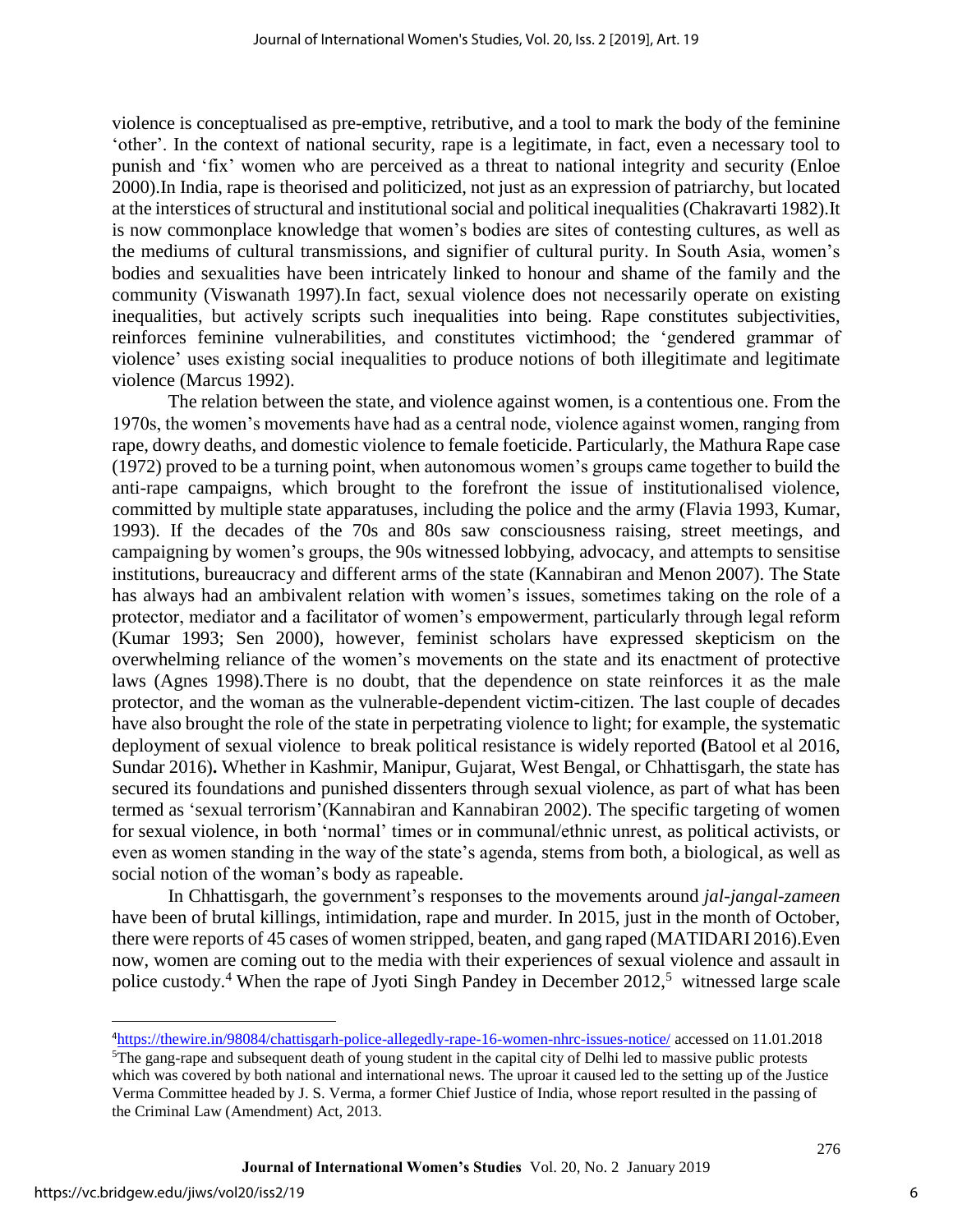protests, by men and women across caste, class and communities, unprecedented in the history of our country, many thought feminism had atlast breached its 'elite' walls and reached the 'people'. The impression did not last long; subsequent rape of Dalit, *adivasi*, working class, trans, and queer women did not elicit much protest, expect the usual suspects—women's groups, queer groups and civil rights activists. Placed in context of Chhattisgarh, violence against women—including rape of women who resist exploitation is framed as 'law and order' and/or 'national security' issue. Conversing with Natash Rather and Ifrah Butt, two young researchers and activists from Kashmir,<sup>6</sup> I was given a vivid description of how the Indian army while gang raping Kashmiri women in a village as part of a 'search' operation chanted '*Bharat Mata ki Jai*' (Long Live Mother India). This peculiar nature of nationalism, which is interlinked with ideologies of misogyny, insists that those women who transgress gendered norms, and cross limits need to be punished. Who are the women who are being raped in Chhattisgarh? Women resisting economic exploitation, refusing to give up land, and those who are perceived to be cooperating with members of banned communist groups; generally, all women who are perceived to be standing in the way of 'national growth and security'. Apart from that, the identity *adivasi* brings forth the discursive construction of the 'tribal'. From the colonial archives to contemporary public discourses, the *adivasi* has always been constructed as 'lazy', 'drunkard', 'simpleton', 'backward' and 'primitive' (Sundar 1997). *Adivasi* men and women who did not follow social practices, as laid out by the dominant order, came to be constructed as the 'other', to be included in nation-building, but marked out as separate and inferior. *Adivasi* women, in particular, were further constructed as 'promiscuous', 'immoral' and sexually available, leading to no public rage in incidents of rape, brutalisation or murder (Bhattacharya 2017).

### **The Subject of Rape: Re-presenting Shame and Honour**

How do the State and its apparatuses view raped women? Who or what makes for a good victim? What are the role of pain, shame and honour in understanding the subjectivities of women who resist rape and seek justice? How, as feminists, are we to understand the subject of rape? In context of social norms that interpellate a woman's body as representative of her family/ community/nation, the coordinates of shame and honour function powerfully to constitute subjectivities of women, particularly the raped-rapeable woman. The notion of a body that is rapeable is not just a biologically determined notion, but one that is culturally constructed and socially produced through intersecting identities—which woman is more rapeable than another? The corollary question is which woman is a 'deserving' victim of rape? Or who deserves justice in the legal realm for being violated? The woman's ability to conform to norms, values and traditions that are not just gendered, but also specific to caste, class, community, and sexuality makes her less rapeable or more deserving of rape than others. Tied to family/community/national honour, rape is not just violence inflicted on a female body to terrorise and to denigrate, but an act, by its very sexual nature, specifically inflicted to violate and to dishonour, to shame and to silence. Thus rape is often referred to as '*izzat lootna*' (to dishonour) and not '*balaatkar*' (rape). This, as feminists have pointed out, is an indication of the discourse of shame that constitutes subjectivities of women, who have been sexually assaulted/ raped (Viswanath 1997; 323).

The dominant imagery of the raped woman is one of a victim, numbed into silence, passive, weak, and helpless, and in need of paternalistic protection and benevolence. Her pain and humiliation stems not just from the act of violation, but also from guilt and helplessness of losing

 $\overline{\phantom{a}}$ 

7

<sup>6</sup>Also co-authors of Batool et al 2016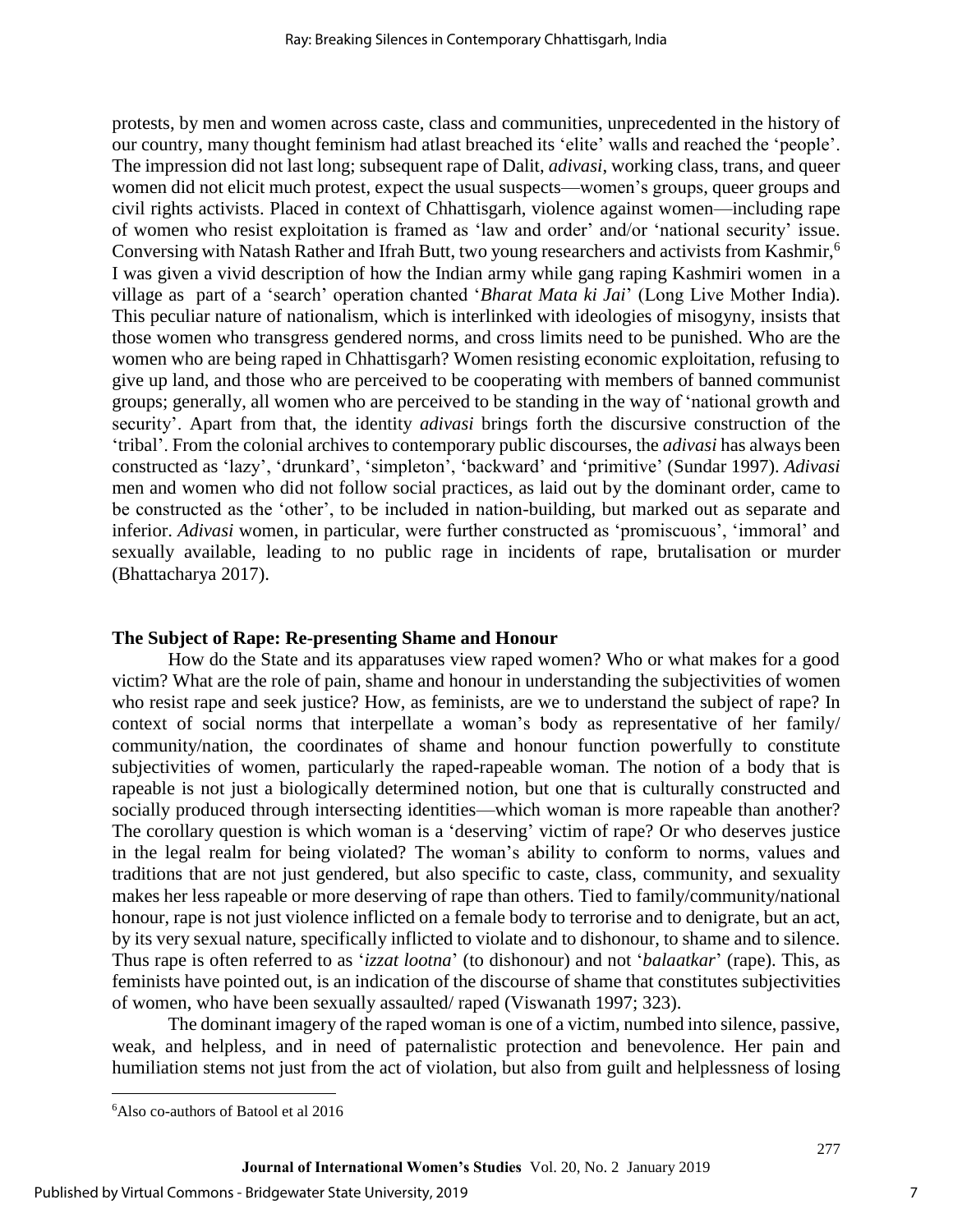honour, of betraying the family/community/ nation by *allowing* rape. Both guilt and shame produces subject. Experiencing pain, guilt, and shame are not just effects of being raped, but constitutive of the raped woman's subjectivity. Shame, as Sara Ahmed, tells us is an intense feeling. 'In shame the subject's movement back into itself is simultaneously a turning away from itself. In shame the subject may have nowhere to turn' (Ahmed 2004; 106). The feeling of shame emerges when one is exposed, when one has already accepted one's action/demeanour/words as that which does not fit into the norm, when one perceives one's self in the framework of lack. Shame is when one agrees to one's own humiliation. The shame and humiliation of being raped is associated with guilt—a guilt that one has not followed the gendered script of normative existence. This acceptance of being responsible for the act of violation constitutes subjects that do not fight for 'self-respect' but accept it as their 'fate'. The acceptance of such events as 'fate' can also be an attempt to a partial replenishment of dignity. Judith Butler argues that the subject is a 'belated metalepsis', a 'subject effect', it comes into being and is constituted by various discourses (Butler 1997; 50). Emotions, such as shame, for instance, interpellate subjects by drawing on social norms, histories, cultures and memories to constitute a woman who is compelled to accept herself as an inferior, abject being.<sup>7</sup> Shame governs bodies, and immobilises them as weak, fragile and in need of protection. The shame and stigma experienced by a raped woman works against a subject's notion of the self; it constitutes the subject as docile, as fearful, and bereft of joy, robbed of selfesteem and pride.

It is in this framework that I would like to locate Soni Sori's articulation and enunciation of her custodial rape/sexual assault and her re-entering the political realm. I focus on Soni's narratives of her struggles, her modes of healing, her defiance and resistance to social norms, rather than dwell on the actual event of sexual violence in custody. Soni's narration of life, post-rape is one of strategies of survival, of building solidarities, and forging collectivities rather than a subjectivity centered on the event of rape that privileges chastity, modesty, and its defense. Embracing the identity of a raped woman that does not draw from the discourse on chastity, shame and dis/honour powerfully displaces dominant perceptions and seizes a more nuanced enunciation of sexual violence, devoid of patriarchal cultures and norms. When I asked Soni, the meaning of sexual violence and violations in context of the ongoing movement against land acquisition, and the role it plays in breaking the movement, she says,

> Raping women is a very common ploy used to punish women who will not cooperate with them or do as they say—confess to being a Naxalite and surrender. They feel that after facing sexual violence and rape, women overwhelmed with shame and loss of honour will commit suicide. Or when the next time they raid a village, the women will hide in the jungles, and can be easily framed as Naxalites.

The articulation of sexual violation not as a loss of honour, but that of political injury, of being targeted as an enemy, rather than a 'deserving victim' is to politicise the wound rather than to fetishise it. To locate rape and sexual violation within the larger framework of land acquisition, impunity of security forces, and questions of social justice located within a Brahminical-patriarchal society drains the injury of its affective burden that draws on constructed notions of honour and

 $\overline{\phantom{a}}$ 

<sup>7</sup>Shame constitutes the subject's relation to itself, a sense of self. The experience of shame and sociality of the experience of shame constitutes a sense of apartness that manifests at a moment of exposure. In shame feelings of 'badness' is attributed to oneself. Ahmed 2004; 104-106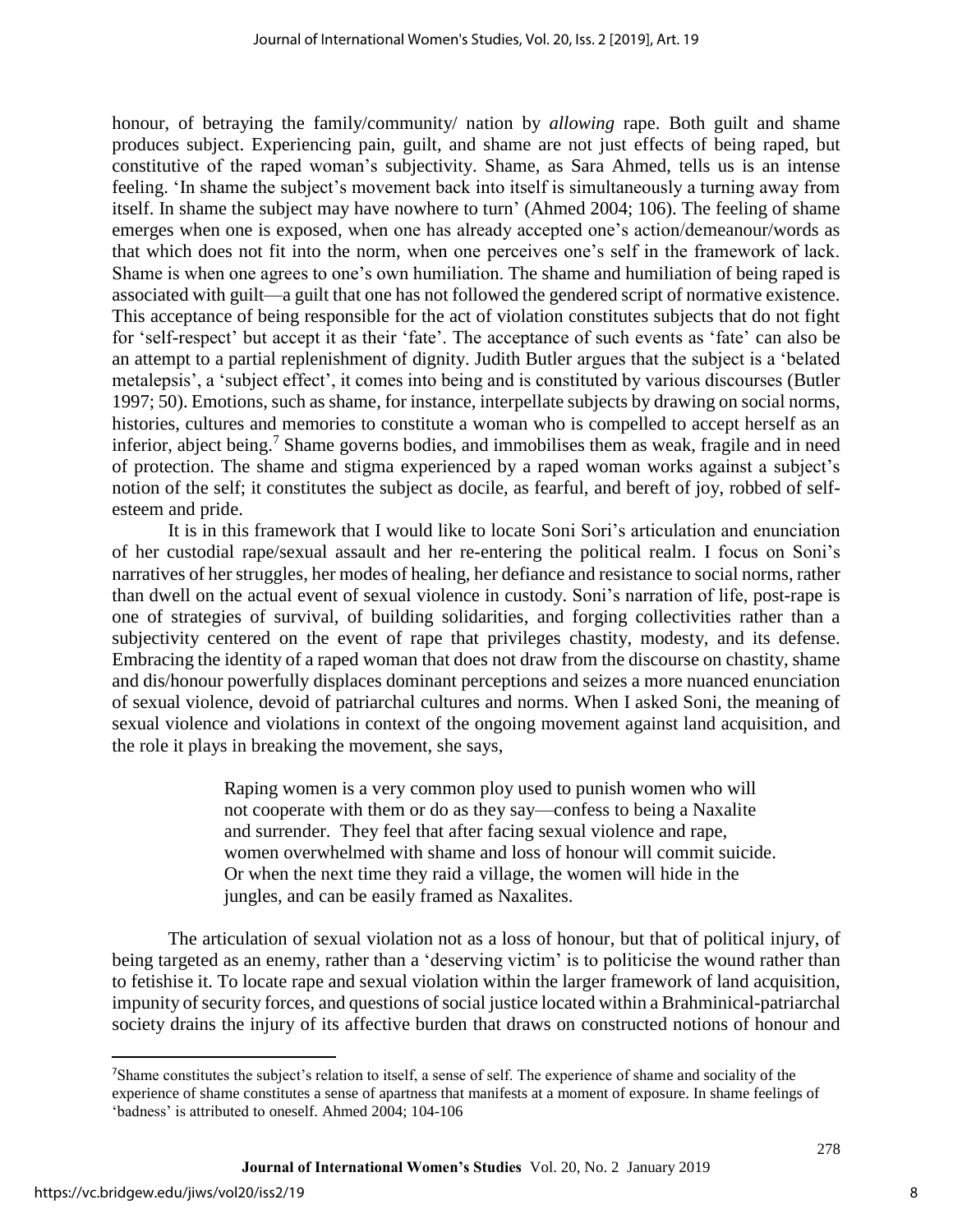shame, while simultaneously foregrounding the sexual nature of the violence. Wendy Brown argues that under certain political frameworks, 'injury' itself becomes essential to the identity of the oppressed. The politicisation and mobilisation around this 'injury', what she calls 'wounded attachments', ensures being constituted by it, successfully foreclosing possibilities (Brown 1995).The feminist task then would be to understand and analyse how pain enters politics without fetishising it. Sexual violence must be brought into the political realm, devoid or drained of its normative affect of shame and dishonour. It must break with the past. It must be remembered differently.

# **Politicising Affect: Moving from Shame to a Politics of Pain**

Emotions are important for politics, as emotions tell us how power shapes the surface of bodies, as well as the world around us. How does one think of politics emotively? How do emotions act in ways that facilitate relationships between people that are based on a similar injury and a sense of violation? Rape for its victims, is supposed to be an extinction of subjectivities, either through death or silence. Then how does one formulate a politics of pain based on sexual violence-violations? How can one think of pain as a basis for collective politics without ontologising it? The emphasis on the similarity of the experience, and the collaborative attempt to overcome pain is a way of healing, of empowerment. When I asked Soni, how she coped with her experiences and memories of violence-violations, and how she turned her private pain into a larger struggle for justice, she narrates:

> After I went to jail, I felt ashamed, I wanted to die. I used to think that I should die…how would I face the world? After everything that has happened to me, how should I live …? They were other women inmates, who were accused of Naxalism, and sexually tortured in custody. When I would cry and contemplate suicide, two girls approached me, and asked me what happened? I said, I do not want to live, I cannot live with my humiliation, cannot face society. I could not even think of telling the truth to my husband, as he would detest me. They told me of their experience, they opened their clothes, and showed me their breasts –their nipples were cut off, their breast mutilated. They asked me, what will happen to us? Who will listen to us? Who will fight for us? You are a teacher, you are educated, and you can fight. If you give in to despair, what will happen? I kept thinking that I should do something. I should fight back. I started writing letters to people outside the prison.

If the feeling of shame is an isolated, lonely experience, rather than one of collective binding, a politics based on hurt feelings works against this internalisation. Moving away from humiliation to seeking justice, means a movement from pain to non-pain, stimulated and brought alive by a sense of responsibility, and empathy with the collective. Rajan argues that to conceptualise pain as a passive state rather than dynamic, as in need of assistance rather than one who acts, falls into the trap of racial and colonial subjectivities that represents the 'other' in need of superior 'intervention'. Thus to speak of agency and a 'subject of/in pain' one must invoke movements. She writes 'pain is the very condition of a move towards non-pain' (Rajan 1993; 35). However, pain is slippery terrain as it can (re)produce the normative feminine subject. Rajan cautions us that pain can become a yardstick of ideal femininity. The ability to transcend pain, for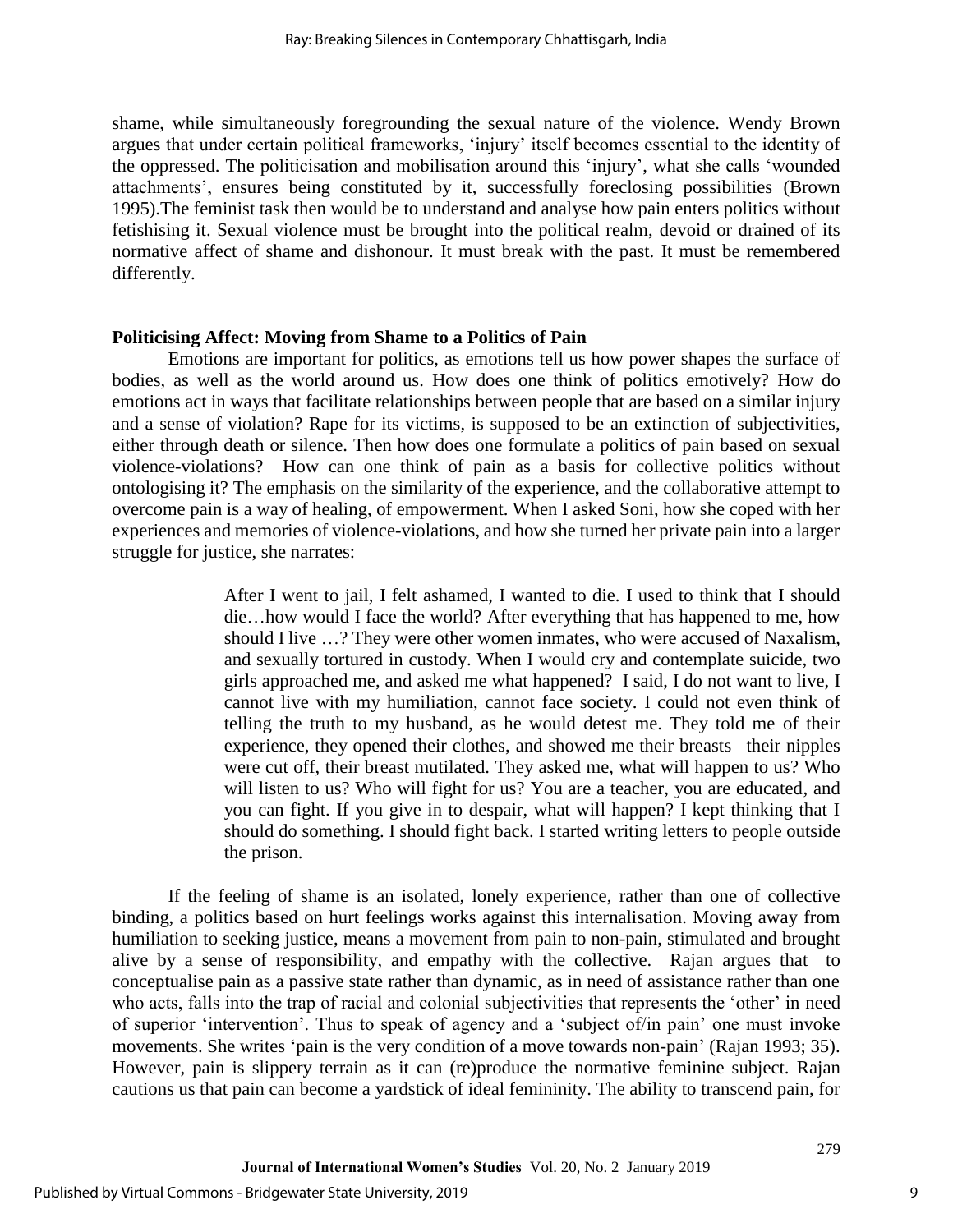instance, labour pain in child birth, is a signifier of ideal femininity (ibid). Similarly, I argue that a woman who internalises the pain of sexual violence, and remains in silence or embraces death is valourised as the normative victim of rape. It is this notion of the 'victim' (in need of sympathy and rehabilitation) that salvages a fallen (read: raped) woman. In this context, I argue that the movement from shame to pain can be seen as a feminist response to sexual violence. If shame means a curling in, a movement away from the world, away from the self, a movement inward, a politics based on shared experience of pain would imply a moving outward. The affective politics of pain that constitute defiance, a speaking out against power, a form of politics informed by emotional response to injustices is a re-orientation to the ways one lives in the world, how one inhabits norms, as well as contest it. Post-structuralist feminists have theorised the body not as a pre-given, raw matter that is civilised and moulded, but as a lived body, in its specific sexual and cultural differences, constituted by inter-locking systems of meanings, significations, and representations (Grosz 1994; Bordo 1995; Heinamaa 1996; Gatens 1996). To understand women's perceptions of sexual violence would imply, taking into account women's knowledge of her violations, and the way she lives her body. The body is neither a passive nor inert, but the condition and context through which she makes sense of the world around her. It is through the body, the subject's relation with the collective is defined and constituted.

Soni's narration of her experiences of interacting with other women falsely accused of Naxalism, and equally tortured, mutilated and raped in custody, her identifying and empathising with their experiences, and shared feelings of pain (re)animates the relation between the subject and the collective. Emotions, mediate how we live, and how we know the world. Soni, further narrates:

> People wrote me letters, and I got the courage to fight back. I realised that I have to do away with shame. I started talking. My husband reproached me. He said 'why are you talking about sexual violence. People are mocking me, teasing me, there is tremendous social pressure. You can talk of other kinds of violence, but not sexual violence'... I told him to give me a divorce, because I will not stop fighting. What has happened to me has not happened to him. He does not understand my pain. He is only thinking of *izzat* (honour) and *sharam* (shame), and I do not believe in either of them anymore.

Soni's insistence that silence would not protect her, and her repudiation of hegemonic ideals of shame and honour citing pain, is an interesting one. Her insistence on pain as the experience of sexual violence/violation, and not shame and loss of honour questions the very construction of rape as the ultimate tool to annihilate women's subjectivity. How does one locate Soni's agency, articulated in her movement, from a subject of shame to a subject in pain? Soni Sori's defiance of the trope of the 'monolithic Third World woman' stems from three actions: a) she is not the passive, dependent victim of rape seeking rehabilitation; b) she breaks her silence and politicises her wound to re-emerge in the field of politics; c) she moves from her personal isolating experience of pain to a collective based a contingent politics of hurt feelings. Soni disrupts and contests the discursive hegemonic construction of raped-violated victim-woman. She displaces the dominant paradigm of rape, and its narrative of the aftermath—the violatoraggressor-male body and its binary opposite, the passive-victim-female body—to articulate how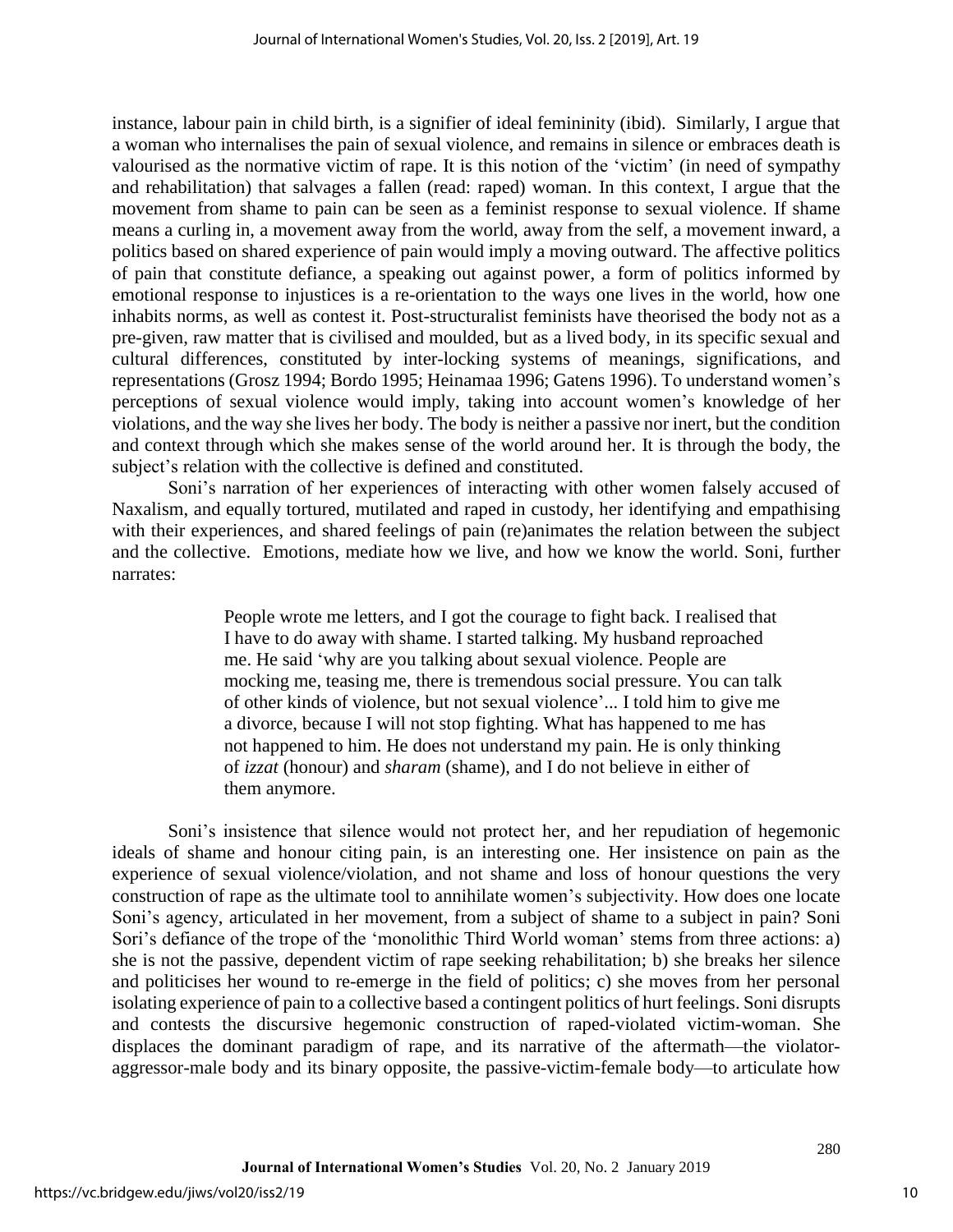building bridges and establishing relations with women going through similar experiences was/is central to her strength and empowerment. She narrates:

> That is when I think my personal experience does not weigh me down. It helps me to communicate with other women, going through similar experiences to mobilise to come together as a collective. My case is pending in the Supreme Court, and they are just giving me hearing dates, and nothing happens. It will go on even when I die. I have stopped thinking of it. I do not want to look at this whole issue through the eyes of legal justice and courts; whatever will happen there will happen. I rather seek justice, by mobilising women going through similar experiences and fighting back. The battle is bigger than a court battle, and I will gain victory here today.

Women's experiences of violence, violations, injuries and discriminations have been crucial to feminist politics. Soni chooses to speak and heal, not just through justice in the realm of legality, but by establishing relations with women undergoing similar pain. Her healing, lies in bridging the gap between her individual experiences of pain to a larger collective, contingently brought together based on politics of affect. The movement from the personal to the public realm transforms the pain. Ahmed argues, that to avoid making pain as an automatic foundation of feminist politics, and yet retaining its affective charge, requires movements—a will to act on pain, to politicise it (Ahmed 2004). The emphasis on pain as a response to sexual violence, a transformation of pain into embodied knowledge, pain defined not in relation to the past, but as a way of theorising transformational politics moves us outwards, into the world, to offer a different reading of what hurts, what causes us pain.

# **Concluding Remarks**

In this essay, I have argued for a strategic move in post-rape narratives that center pain, rather than shame and dishonour as the affective burden of sexual violence and violations. I do acknowledge that pain makes tricky grounds for theorising resistances, as pain can be signified within certain pre-determined codes. While on the one hand, many feminist scholars have argued for the failure of language in representing pain accruing from the feminine experience of violation, on the other hand, the reduction and objectification of women's pain in search of 'truth' shapes and defines women's subjectivity, legitimises her claim to 'victimhood' and facilitates rehabilitation, similar to Brown's theorisation of fetishisation of the wound. In this essay, I have moved beyond this binary of unrepresentability of pain, and fetishisation of wound, to argue for a politics of pain that animates the relation between the subject and the collective.

Taking Soni's post-rape narrative I have sought to understand, how one can politicise pain and acknowledge hurt, without lapsing into reified feminine victimhood. To speak up is one, but to continuously negotiate social norms that try to extinguish one's subjectivity through shame, to be able to collectivise using a language of pain that politicises the wound, and yet, does not fetishise it, and to be able to broaden one's struggles to question the violence embedded in the social order is remarkable in its feminist overtones. Soni, though vocal of the sexual trauma inflicted on her, is able to link her personal suffering with the larger collective suffering of her community, and the political struggle over land loss. This tying together of a politics of pain, with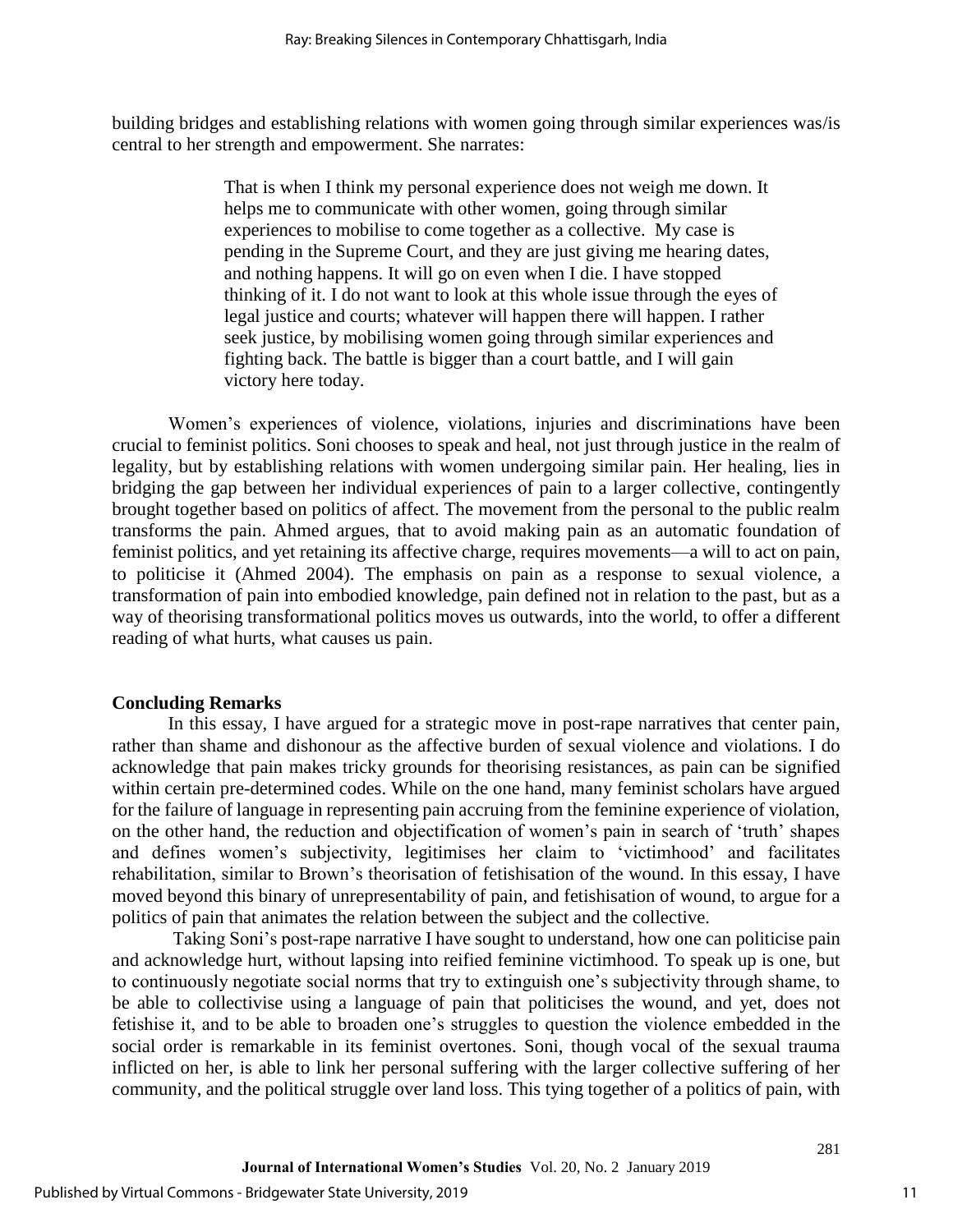bodily harm and psychic trauma, as well as the trauma of the collective, is for me a feminist language of resistance par excellence. One, that did not isolate and fetishise sexual violence, over all other forms and structures of violence, but placed it within the spectrum of violence that poor, lower-caste, tribal, working-class women face every day.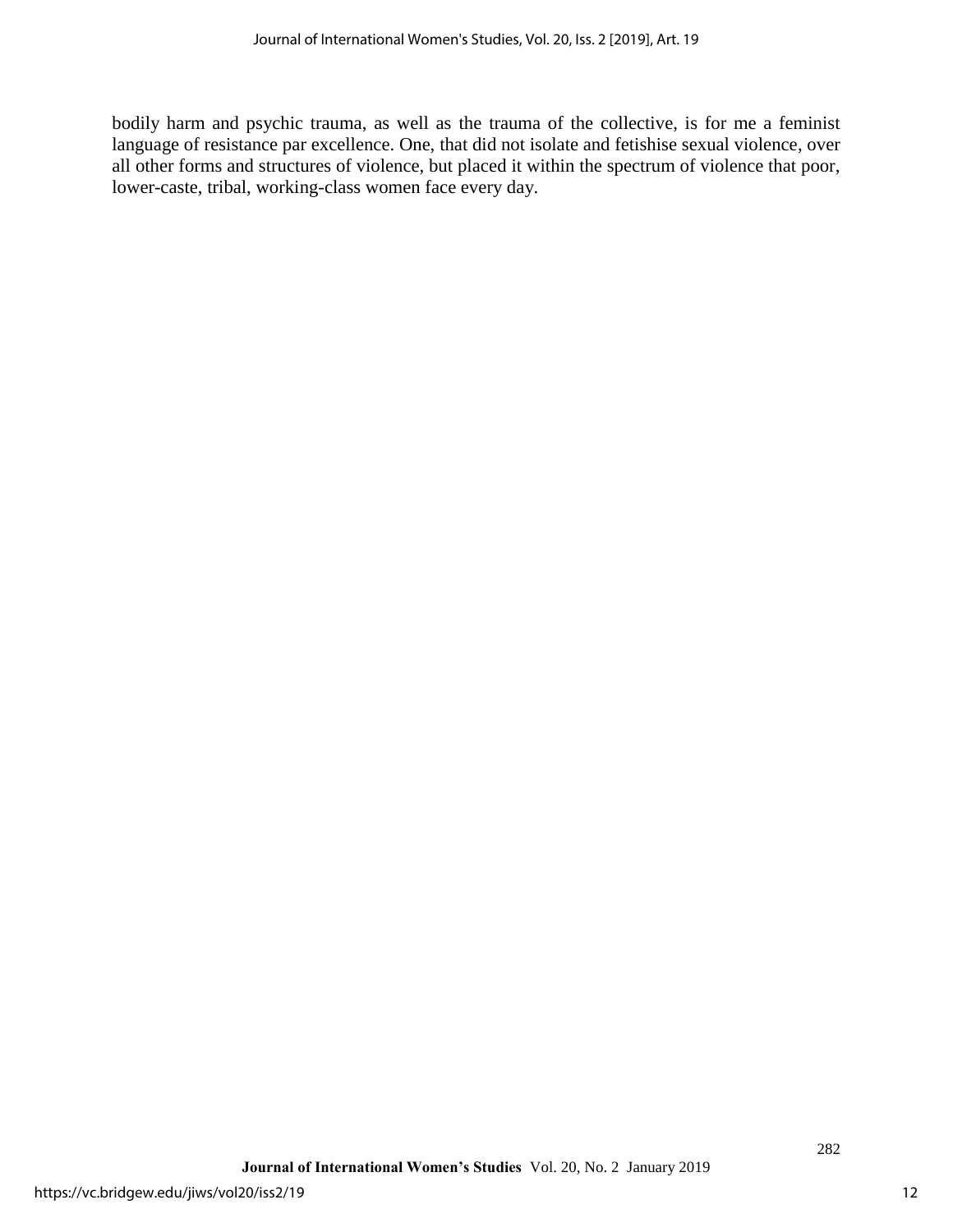## **References**

- Agnes, Flavia. (1993). The Anti-Rape Campaign: The Struggle and the Setback. In Chhaya Datar (Ed).*The Struggle Against Violence.* Calcutta: Stree. 99-150.
- Agnes Flavia.(1998).Violence against Women: Review of Recent Enactments. In Swapna Mukhopadhyay (Ed.).*In the Name of Justice. Women and Law in Society.* New Delhi: Manohar Publishers.
- Ahmed, Sara. (2004). *The Cultural Politics of Emotion* Chicago: Routledge.
- Batool, Essar et al. (2016). *Do You Remember Kunan Poshpora*? New Delhi. Zubaan.
- Bhattacharya, Himika. (2017). *Narrating Love and Violence: Women Contesting Caste, Tribe, and State in Lahaul, India.* New Brunswick: Rutgers University Press.
- Bordo, Susan. (1995). *Unbearable Weight: Feminism, Western Culture, and the Body*. California: University of California Press.
- Brown, Wendy. (1995). *States of Injury: Power and Freedom in Late Modernity.* Princeton: Princeton University Press.
- Brownmiller, Susan. (1975). *Against Our Will: Men, Women and Rape.* London: Secker and Warbug.
- Butler, Judith. (1997).*Excitable Speech: A Politics of the Performative*, New York: Routledge
- Chakravarti, Uma. (1982). 'Rape, Class and the state'. People's Union of Civil Liberties Bulletin. Accessed on 11.01.2018 at http://www.pucl.org/from-archives/Gender/rapeclass.htm
- Chattisgarh Police Allegedly Assault 16 Women, NHRC Issues Notice. The WIRE, Accessed on 11.01.2018, https://thewire.in/98084/chattisgarh-police-allegedly-rape-16-women-nhrcissues-notice/
- Enloe, Cynthia. (2000). *Manoeuvres: The International Politics of Militarizing Women's Lives.* Berkeley: University of California Press.
- Gatens, Moira. (1996). *Imaginary Bodies: Ethics, Power, and Corporeality.* London: Routledge.
- Griffin, Susan. (1975). 'Rape: The All-American Crime' *Ramparts.* 10: 26–35.
- Grosz, Elizabeth. (1994). *Volatile Bodies: Towards a Corporeal Feminism.* Bloomington, Indianapolis: Indiana University Press.
- Heinamaa,Sara (1996).Woman Nature, Product Style? Rethinking the Feminist Foundations of Science. In Lynn Hankinson Nelson and Jack Nelson (eds) *Feminism, Science and the Philosophy of Science,* Dordrecht/Boston/London: Kluwer Academic Publishers.
- International Initiative for Justice in Gujarat. (2003). *Threatened Existence: A Feminist Analysis of the Genocide in Gujarat*. Bombay.
- Iveković , Rada. (2005). *Captive Gender: Ethnic Stereotypes and Cultural Boundaries,* New Delhi : Women Unlimited.
- Kannabiran, Kalpana. (2005). (ed) *The Violence of Normal Times: Essays on Women's Lived Realities.* New Delhi: Women Unlimited.
- Kannabiran. Kalpana and Ritu Menon. (2007). *From Mathura to Manorama. Resisting Violence against Women in India.* New Delhi: Women Unlimited.
- Kannabiran, Kalpana and Vasanth Kannabiran. (2002). Death for Rape? In Kannabiran, Kalpana and Vasanth Kannabiran (eds).*De-eroticizing Assault: Essays on Modesty, Honour and Power.* Calcutta: Stree.
- Kennedy Jonathan and Lawrence King. (2013). Adivasis, Maoists and Insurgency in the Central Indian Tribal Belt, *European Journal of Sociology*,(1): 1–32.